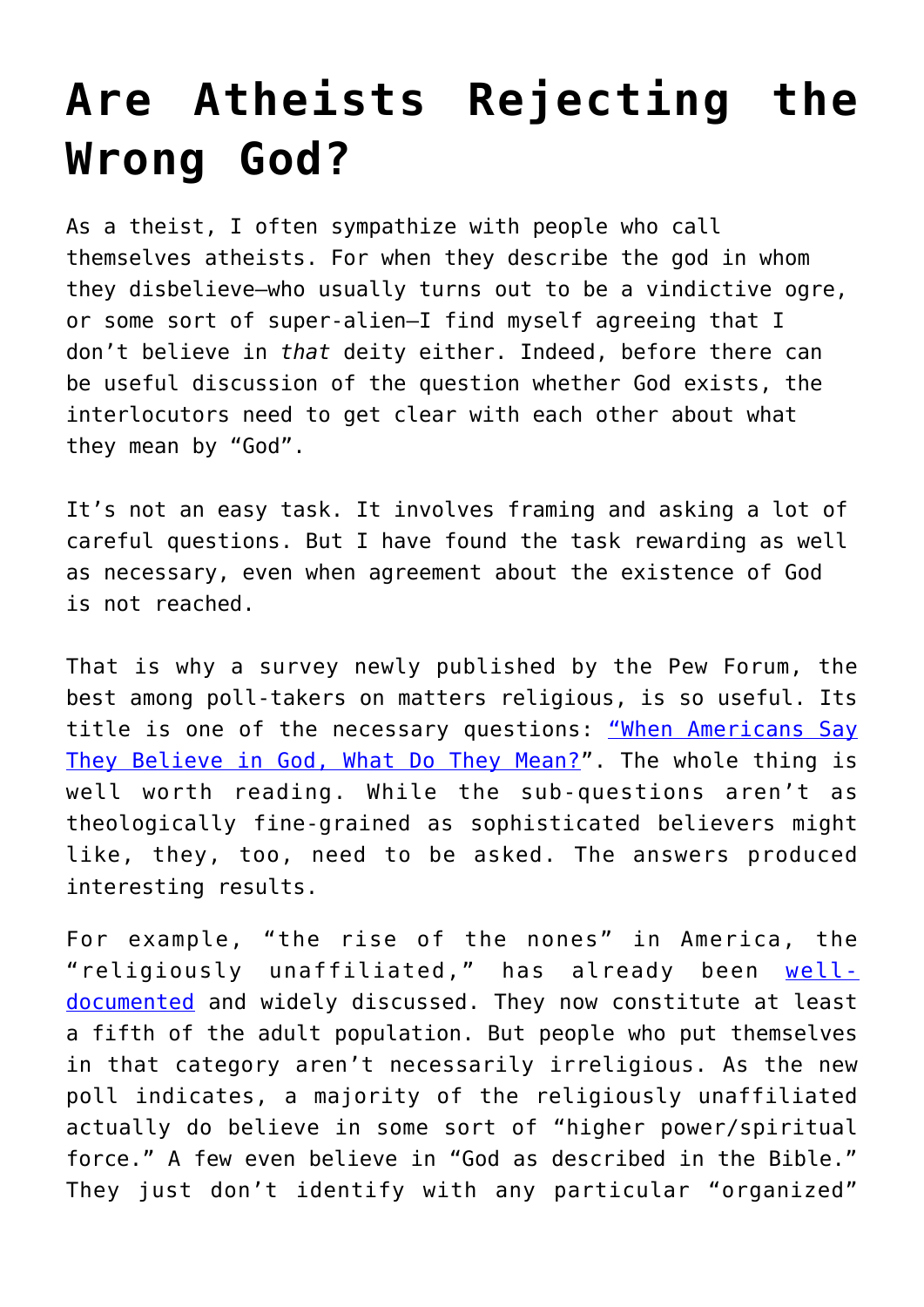religion.

That isn't widely known, but it shouldn't be terribly surprising. Distrust of established institutions in general has been [rising](https://hbr.org/2017/01/survey-peoples-trust-has-declined-in-business-media-government-and-ngos) among Americans for decades. Given that context, it makes sense that some people who believe in some sort of deity distrust *religious* institutions, and accordingly are not affiliated with a religion in any formal sense. There's logical space for that too. After all, not joining or attending church, temple, or mosque doesn't necessarily mean you're a complete atheist.

The converse also holds: Membership or participation in some faith community doesn't necessarily mean you believe in the deity ostensibly worshipped by that community. (In fact, the "faith" of a few such communities is barely distinguishable from that of secular humanism—for example, Unitarian Universalism.) As Pew [found](http://www.pewresearch.org/fact-tank/2017/09/06/more-americans-now-say-theyre-spiritual-but-not-religious/) last year, roughly a quarter of Americans say they are "spiritual but not religious." That's a slightly higher percentage than that of the "nones," and from this statistic, we may infer that some people who affiliate with a faith community just don't think that amounts to being "religious." Often, it seems, they believe in some vague, generic "higher power"; their greatest interest is in the social dimensions of belonging to a faith community. It's important to bear that in mind when people deny they are "religious"—just as it's important to remember that some Americans who sincerely believe in God as described in the Bible are [quite averse](https://en.wikipedia.org/wiki/Why_I_Hate_Religion,_But_Love_Jesus) to the very word "religion".

To me, however, the most interesting results of the Pew Survey were the answers to a few of the more theologically specific questions. I'll take just one example, for the sake of illustrating the point I began with.

More than 80 percent of Americans who "believe in God as described in the Bible" also believe they have been "rewarded" by God at some point(s) in their lives. However, only a bit